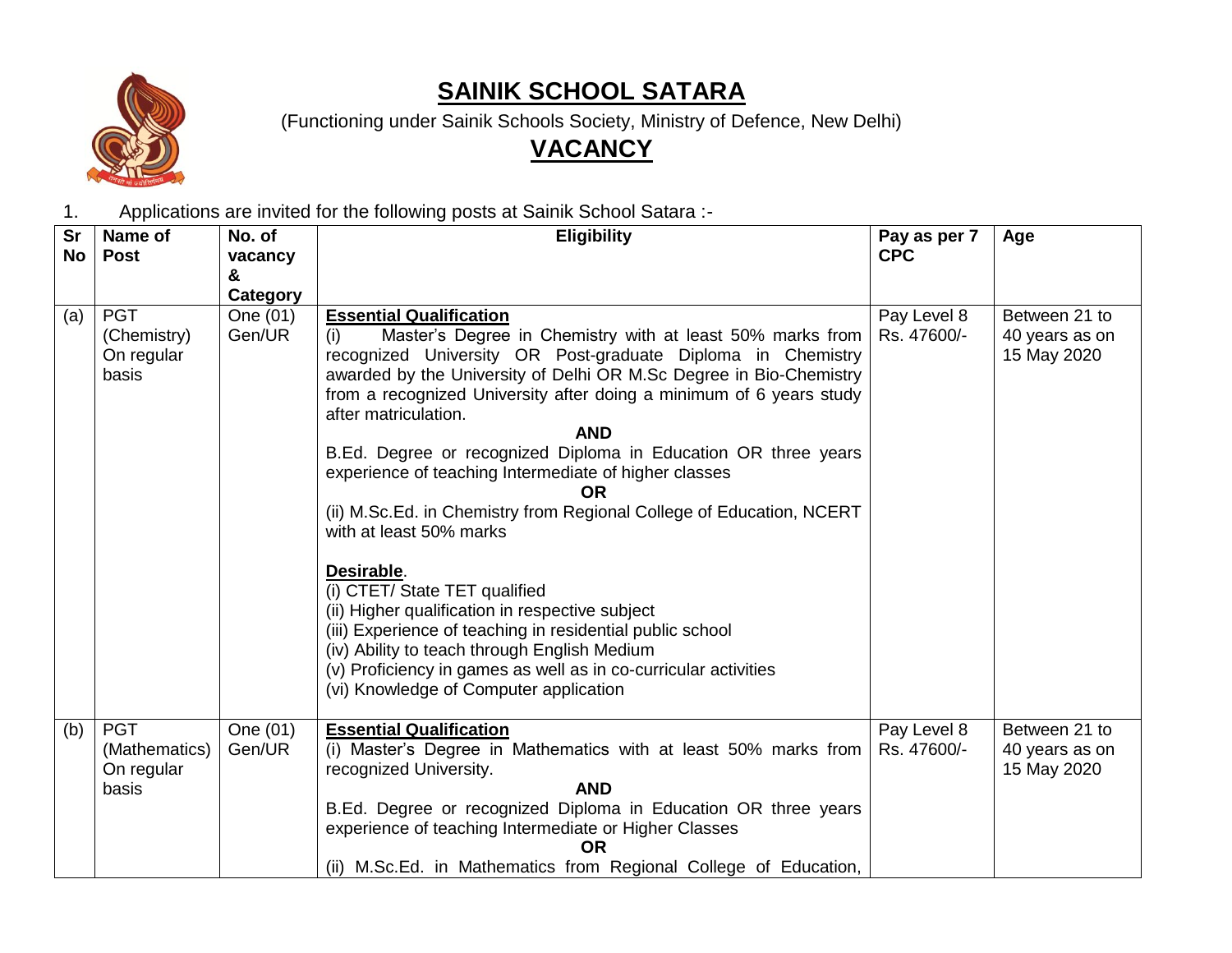|     |                                                    |                                | NCERT with at least 50% marks<br>Desirable.<br>(i) CTET/ State TET qualified<br>(ii) Higher qualification in respective subject<br>(iii) Experience of teaching in residential public school<br>(iv) Ability to teach through English Medium<br>(v) Proficiency in games as well as in co-curricular activities<br>(vi) Knowledge of Computer application                                                                                                                                                                                                                                                                                                                                                                                                                       |                            |                                                |
|-----|----------------------------------------------------|--------------------------------|---------------------------------------------------------------------------------------------------------------------------------------------------------------------------------------------------------------------------------------------------------------------------------------------------------------------------------------------------------------------------------------------------------------------------------------------------------------------------------------------------------------------------------------------------------------------------------------------------------------------------------------------------------------------------------------------------------------------------------------------------------------------------------|----------------------------|------------------------------------------------|
| (c) | <b>PGT</b><br>(Physics)<br>On regular<br>basis     | One (01)<br>Gen/UR             | <b>Essential Qualification</b><br>(i)<br>Master's Degree in Physics with at least 50% marks from<br>recognized University OR Post-graduate Diploma in Physics awarded<br>by the University of Delhi<br><b>AND</b><br>B.Ed. Degree or recognized Diploma in Education OR three years<br>experience of teaching Intermediate of higher classes<br>OR<br>(ii) M.Sc.Ed. in Physics from Regional College of Education, NCERT<br>with at least 50% marks<br>Desirable.<br>(i) CTET/ State TET qualified<br>(ii) Higher qualification in respective subject<br>(iii) Experience of teaching in residential public school<br>(iv) Ability to teach through English Medium<br>(v) Proficiency in games as well as in co-curricular activities<br>(vi) Knowledge of Computer application | Pay Level 8<br>Rs. 47600/- | Between 21 to<br>40 years as on<br>15 May 2020 |
| (d) | <b>TGT</b><br>(Mathematics)<br>On regular<br>basis | One (01)<br>Reserved<br>for SC | <b>Essential Qualification</b><br>(i) Graduate in Mathematics with at least 50% marks from recognized<br>University<br><b>AND</b><br>(ii) B.Ed. Degree or recognized Diploma in Education<br>OR.<br>B.Sc.Ed. in Mathematics from Regional College of Education,<br>NCERT with at least 50% marks<br><b>AND</b><br>(iii) Must have qualified CTET/ State TET                                                                                                                                                                                                                                                                                                                                                                                                                     | Pay Level 7<br>Rs. 44900/- | Between 21 to<br>35 years as on<br>15 May 2020 |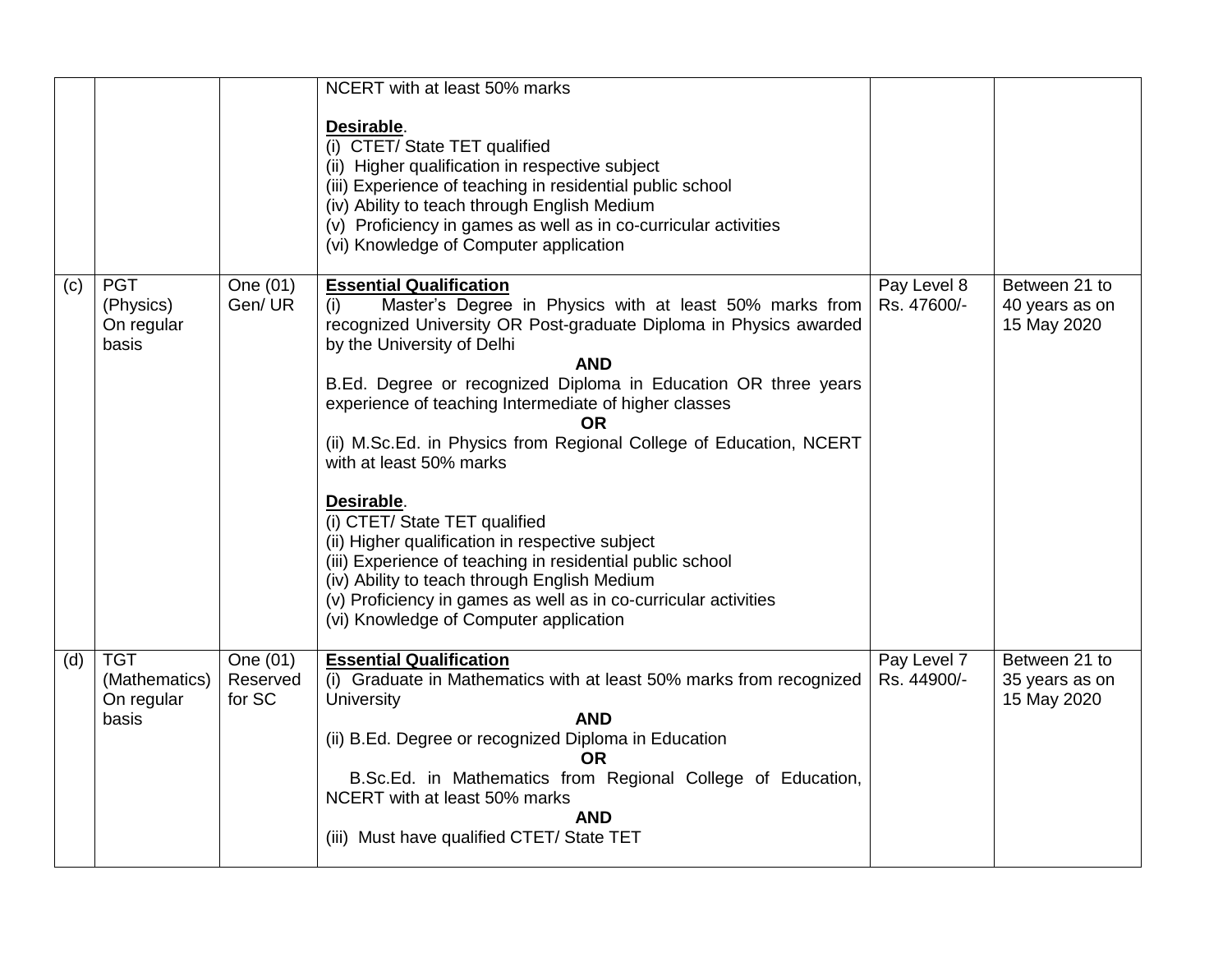|     |                                                               |                                                | Desirable.<br>(i) Higher qualification in respective subject<br>(ii) Experience of teaching in residential public school.<br>(iii) Ability to teach through English Medium<br>(iv) Proficiency in games as well as in co-curricular activities.<br>(v) Knowledge of Computer application                                                                                                                                                                                                                                                                                                                                                                                                                                                                                                                                                        |                            |                                                |
|-----|---------------------------------------------------------------|------------------------------------------------|-------------------------------------------------------------------------------------------------------------------------------------------------------------------------------------------------------------------------------------------------------------------------------------------------------------------------------------------------------------------------------------------------------------------------------------------------------------------------------------------------------------------------------------------------------------------------------------------------------------------------------------------------------------------------------------------------------------------------------------------------------------------------------------------------------------------------------------------------|----------------------------|------------------------------------------------|
| (e) | <b>TGT (Social</b><br>Science)<br>On regular<br>basis         | Two (02)<br>Reserved<br>01 for SC<br>01 for ST | <b>Essential Qualification</b><br>Graduate with two subjects out of History, Political Science,<br>(i)<br>Economics, Sociology and Geography with at least 50% marks from<br>recognized University<br><b>OR</b><br>Hons. Graduate with History or Political Science or Geography as a<br>main subject.<br><b>AND</b><br>(ii) B.Ed. Degree or recognized Diploma in Education<br>OR.<br>B.A.Ed. in Social Sciences from Regional College of Education,<br>NCERT, with at least 50% marks.<br><b>AND</b><br>(iii) Must have qualified CTET/ State TET<br>Desirable.<br>(i) Higher qualification in respective subject<br>(ii) Experience of teaching in residential public school.<br>(iii) Ability to teach through English Medium<br>(iv) Proficiency in games as well as in co-curricular activities.<br>(v) Knowledge of Computer application | Pay Level 7<br>Rs. 44900/- | Between 21 to<br>35 years as on<br>15 May 2020 |
| (f) | Laboratory<br>Assistant<br>(Chemistry)<br>On regular<br>basis | One (01)<br>Reserved<br>for ST                 | <b>Essential Qualification</b><br>(i) Intermediate Science or equivalent in Chemistry with at least 50%<br>marks from recognized University<br>Desirable.<br>(i) Graduate in Chemistry from recognized university.<br>(ii) Higher qualification in respective subject<br>(iii) Experience of working in residential public school.<br>(iv) Proficiency in games as well as in co-curricular activities.<br>(v) Knowledge of Computer application                                                                                                                                                                                                                                                                                                                                                                                                | Pay Level-4<br>Rs. 25500/- | Between 21 to<br>35 years as on<br>15 May 2020 |